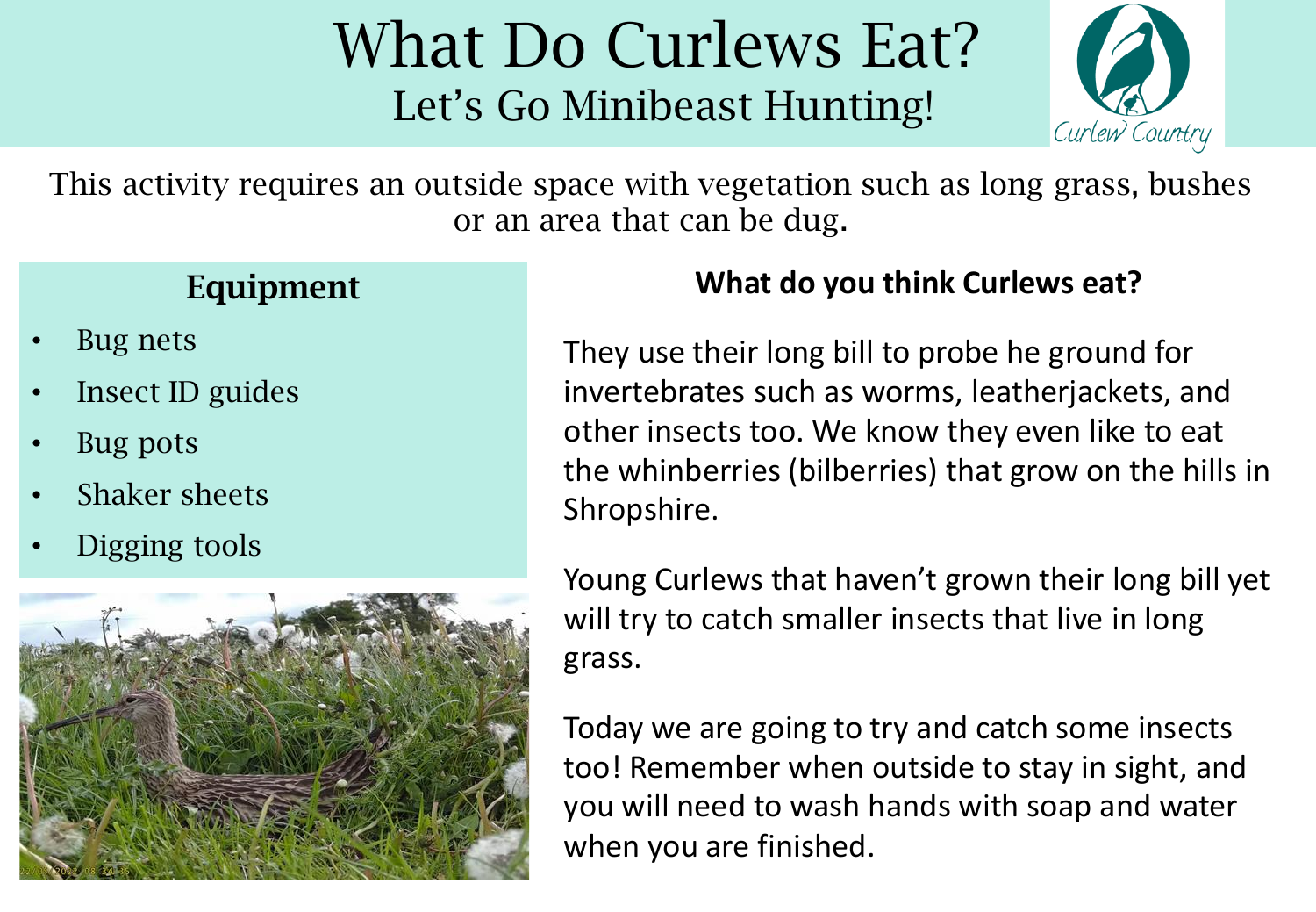### Demonstration and instructions:

#### Sweep nets

It is best to use sweep nets in areas of long grass, make sure you have plenty of space around you then quickly move the net through the grass and take a look inside to see if you've caught anything. Put any mini beasts into your bug pots and try sweeping in a different area!





#### Shaker sheets

Take one of the white sheets and spread it out under a tree or shrub. Give the branch above it a shake and take a look on the sheet to see if any critters have fallen off. Again, you can put these in your bug pots to take a closer look.

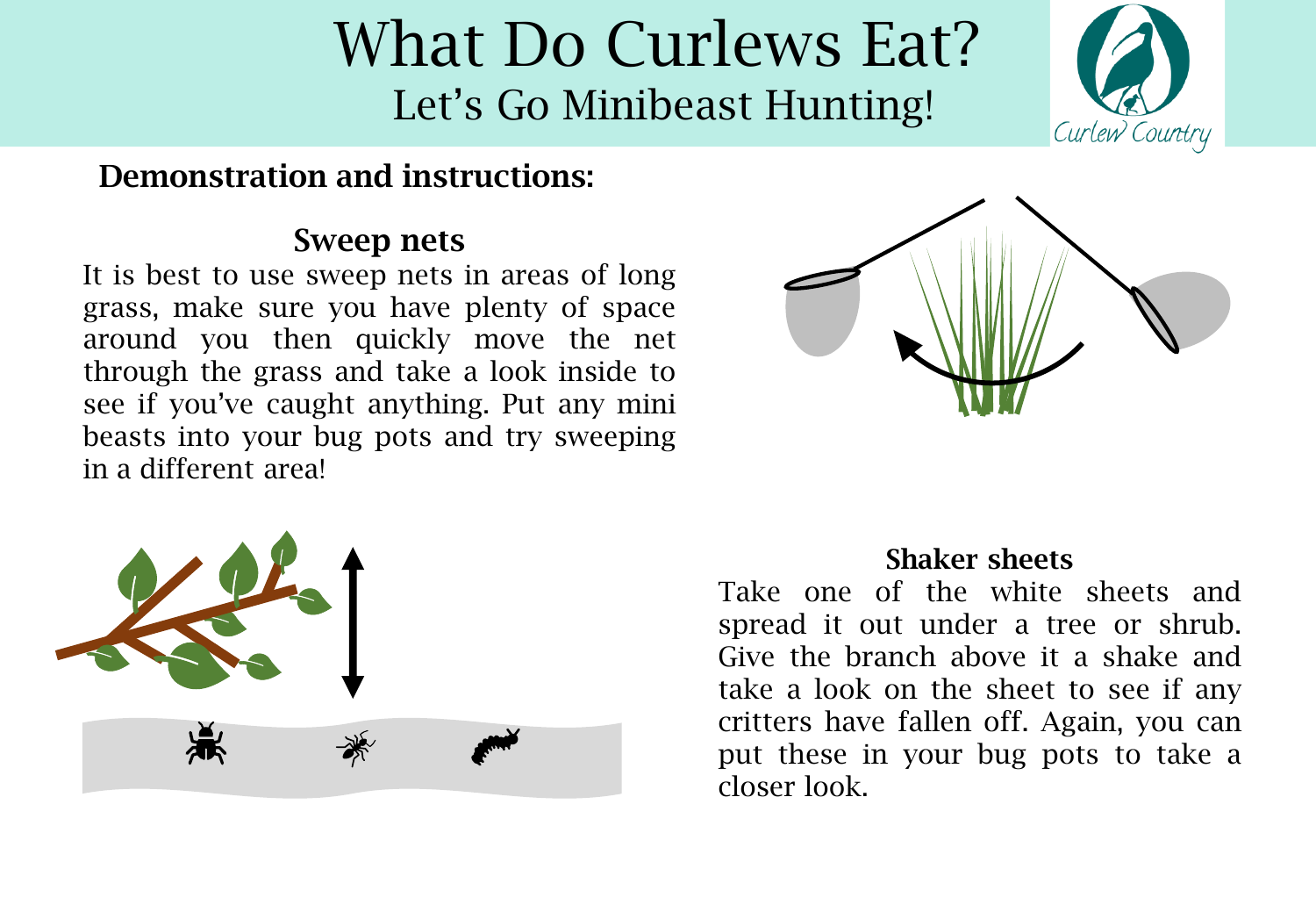

#### Digging

Another way to look for minibeasts is by digging. You can use some of the diggers to have a look in the soil for more creatures – maybe you'll find some earth worms! You can also look underneath things such as logs or stones to see if anybody is hiding there and put them back down gently afterwards.



Please gently replace anything moved

#### Potentially useful to look for:

- How many legs has your minibeast got?
- How many body segments has it got?
- How does it move?
- Can it fly?
- What colour is it?
- Does it have any patterns or markings (like spots or stripes)

#### Please Remember

Remember to be gentle with any minibeasts you find, and once we've had a closer look we will put them all back where we found them. You can compare the bugs you find with the spotter sheet below to see if you can figure out what they are and record how many you see.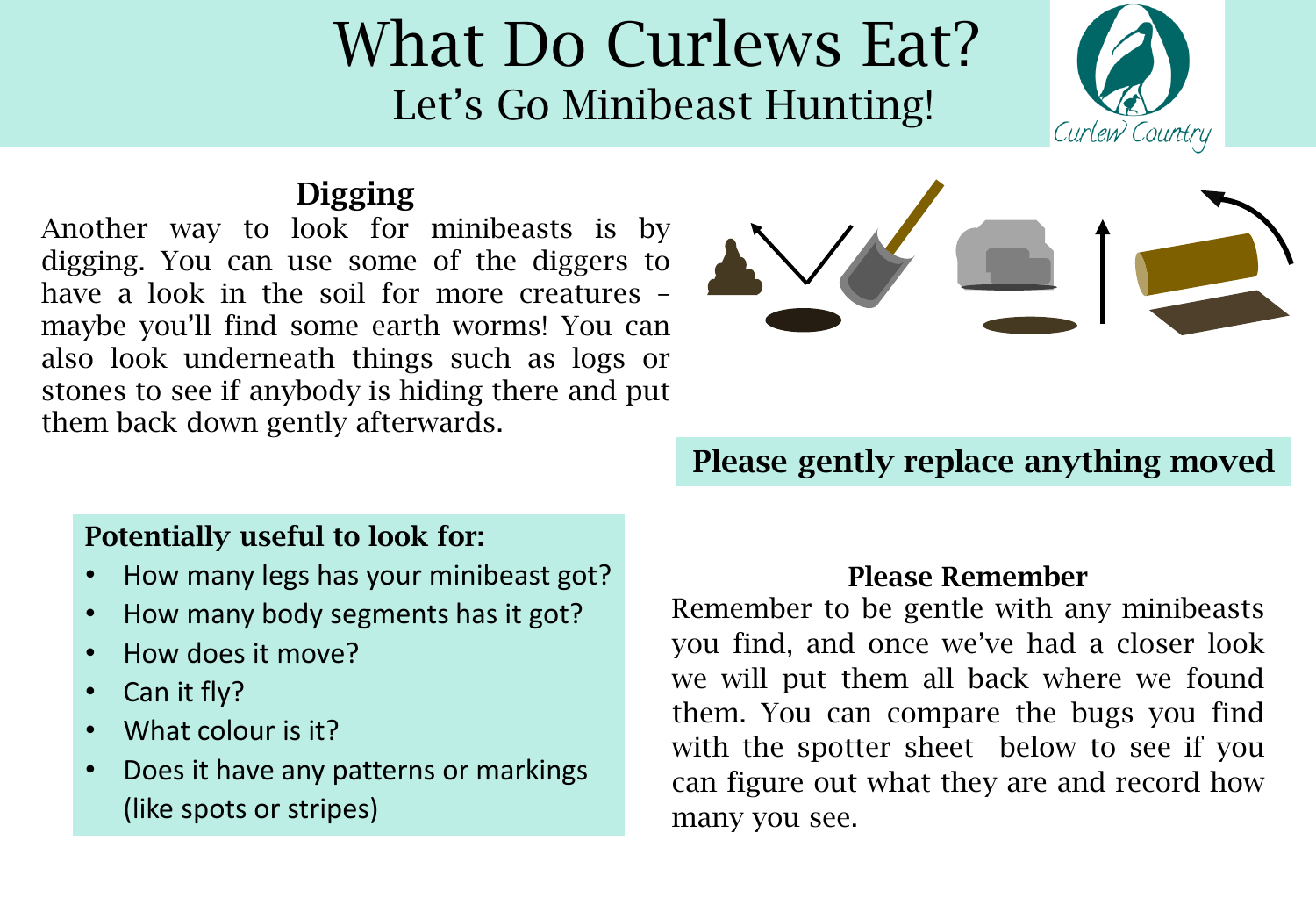

## Minibeast Guide Worm Bumblebee Wasp Hoverfly











Butterfly

Moth

## Ladybird Spider Beetle Snail





## Woodlouse Millipede Slug Caterpillar Ant









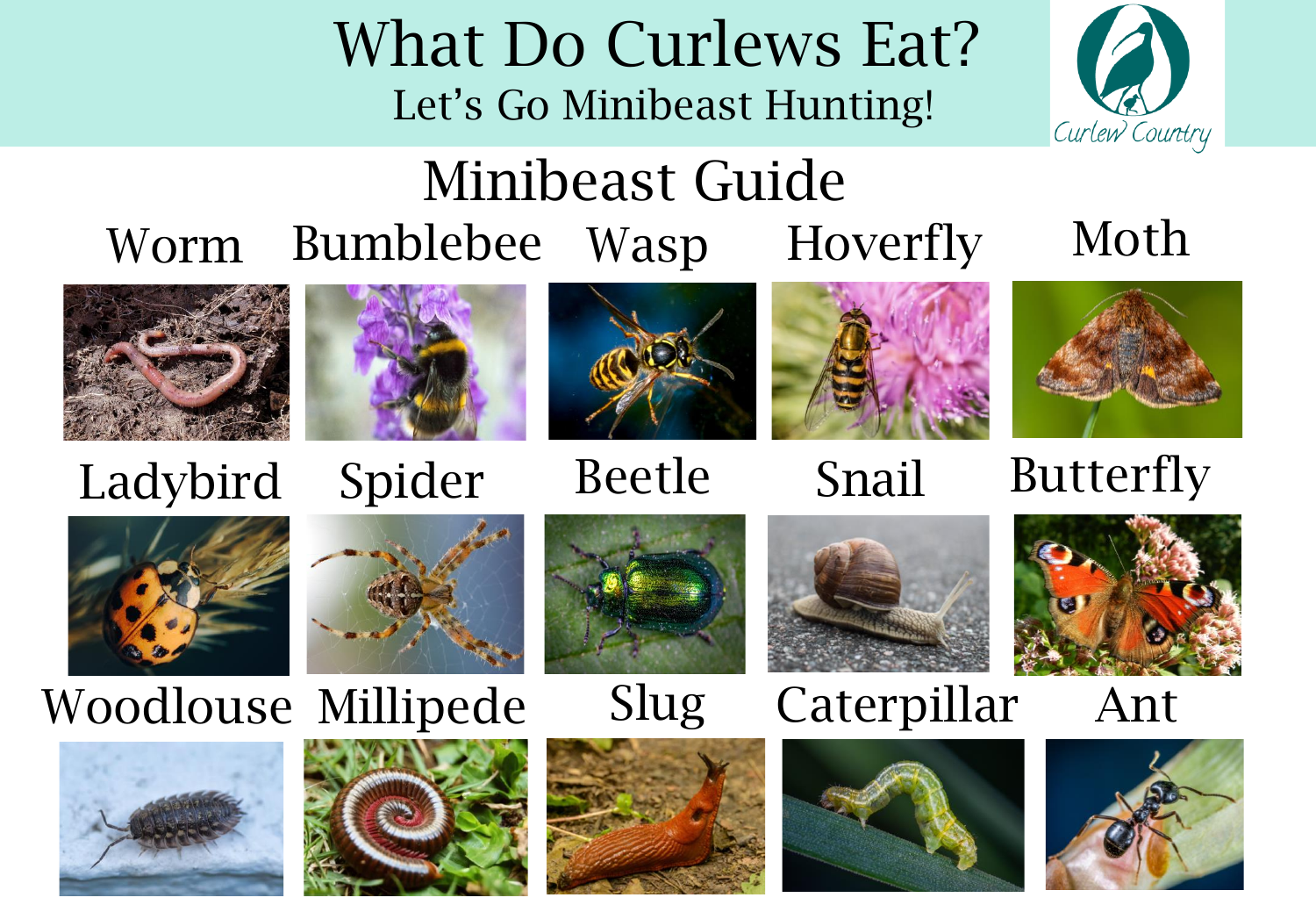

# Minibeast Guide

Grasshopper Shield Bug Froghopper



### Centipede



Dragonfly



Cranefly







Things to Remember Wash your hands. Be gentle with the minibeasts you find. Have Fun!

These are just some of the minibeasts that you may find on your bug hunt.

Remember that these may come in other shapes and colours and can be further identified using field guides or online resources such as: Buglife.

Have a wonderful bug hunt and remember you may be bug hunting with hands but curlew have to bug hunt with their long curved bill.